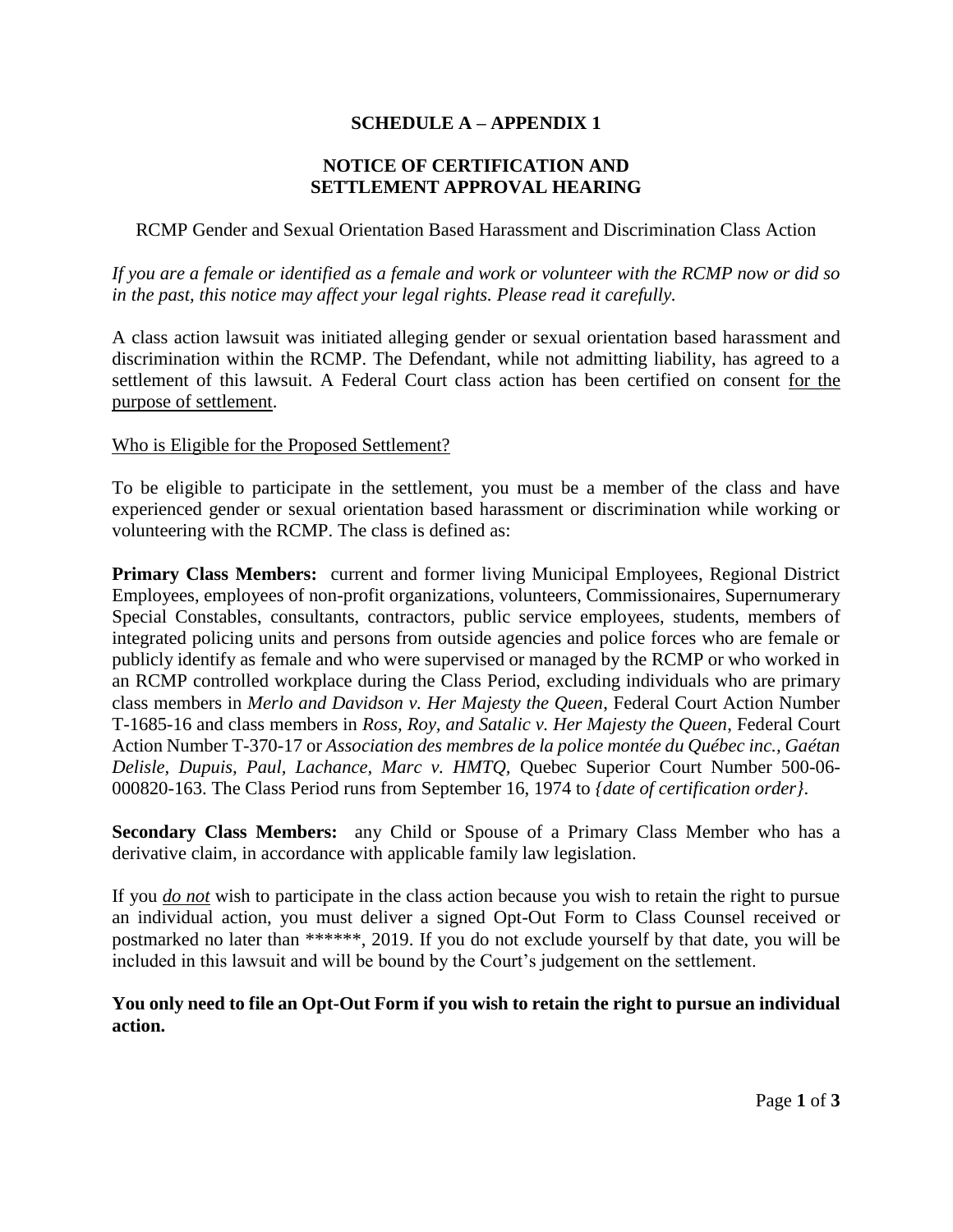The Opt-Out Form can be obtained from Class Counsel at the address below. It is also available on Class Counsel's websites and on the website of the Administrator.

If you have an ongoing lawsuit or other claim for compensation with respect to gender or sexual orientation based harassment or discrimination you experienced while working or volunteering with the RCMP, and you wish to participate in the proposed class action settlement, you must discontinue your lawsuit or other claim before \*\*\*\*, 2019. If you do not, you will be deemed by s. 334.21(2) of the *Federal Courts Rules*, S.O.R./98-106 to have opted out of the class action. Please contact your lawyer to discuss your options.

#### The Terms of the Proposed Settlement

The settlement provides six levels of compensation for Primary Class Members who experienced gender or sexual orientation based harassment or discrimination while working or volunteering with the RCMP during the Class Period. Compensation is available for Secondary Class Members where the Primary Class Member's Claim is assessed at either of the two highest severity levels.

You can obtain a copy of the settlement agreement and the applicable schedules by contacting Class Counsel or the Administrator at the addresses below. These documents are also available on the websites of Class Counsel and the Administrator.

#### The Approval Hearing and Your Right to Participate

A motion to approve the settlement is scheduled to be heard on \*\*, 2019 at 10 am at the Federal Court, \*\*\*\*. Class Counsel will also ask the Court to approve an award of fees and disbursements for their work in achieving the settlement.

If you agree with the proposed settlement, you do not have to do anything at this time. If the Court approves the settlement, a notice will be published setting out the procedures for submitting a Claim.

If you disagree with the proposed settlement, you have the right to object. You may do so by delivering a letter to Class Counsel by \*\*\*\*\*, 2019, which Class Counsel will then provide to the Court. In your letter, you should provide your name, contact information, and a brief statement of the nature and reasons for your objection.

#### What are the Financial Consequences?

If the settlement is approved by the Court and you have not opted out of the class action prior to the opt-out deadline, you will be bound by the terms of the settlement.

The defendants have agreed to pay Class Counsel's disbursements and are making a contribution toward class counsel fees. Class Counsel will request a further class counsel fee of 15% plus applicable sales tax payable from the compensation awarded to class members under the settlement. The award of class counsel fees is subject to court approval. If approved, 15% of the